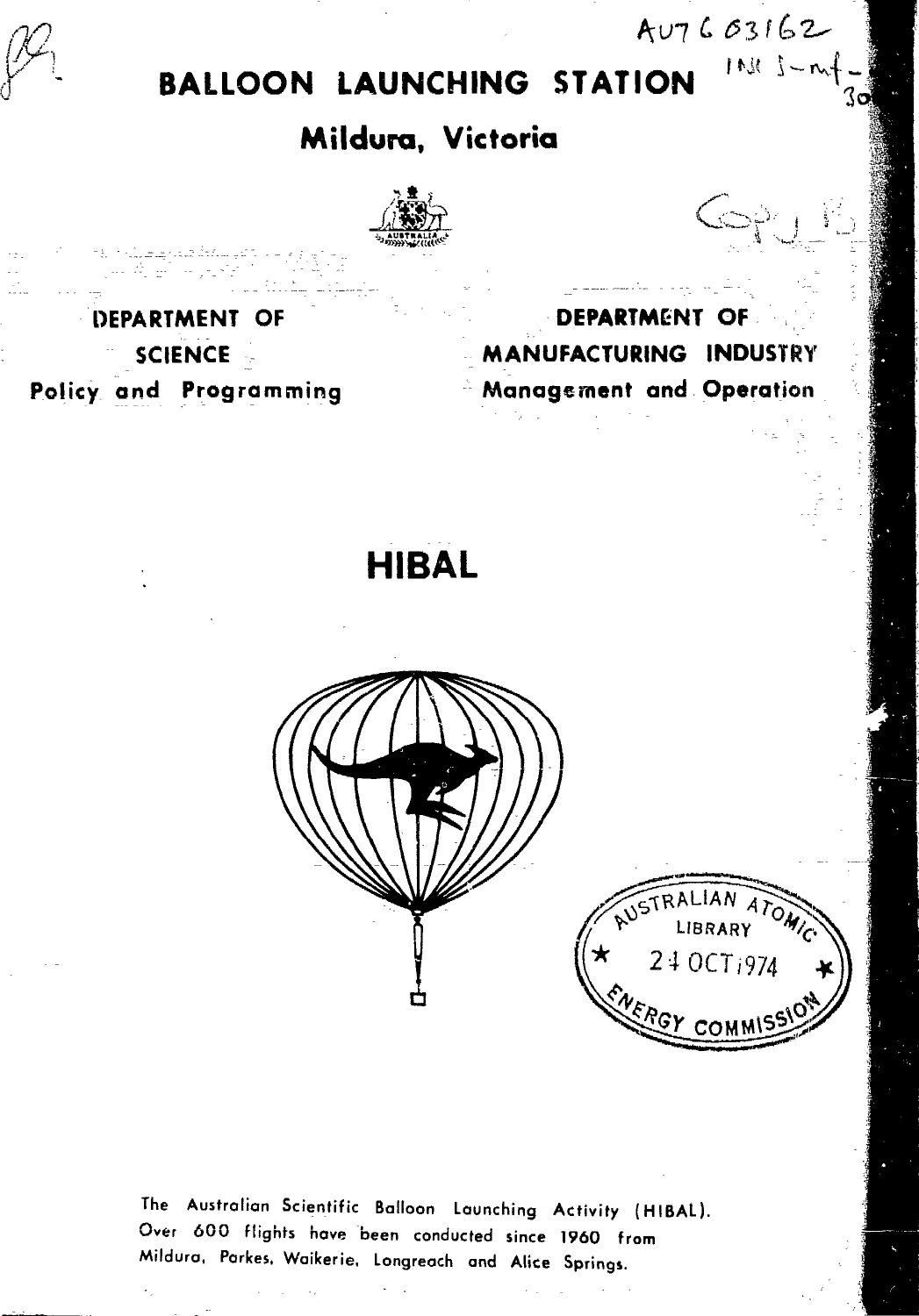## THE HIBAL TEAM

Paul Oats Don Scott Joe Sabolich Wally Keir Peter Rae Trevor Gill Bob Gregor $-$  ) Collin Gledhill) Julie Dodge

Station Director Flight Leader Electronics Section Leader Administrative Officer Electronics Technician Mechanic بالمستعلم Drivers and Launch Crew Girl Friday

Alan Mathews ) Tony Mathews)

Tracking Pilots

#### HIBAL CUSTOMERS

United States Atomic Energy Commission NASA Goddard Space Flight Center Office of Naval Research

Adelaide University Case Western Reserve University Imperial College London Massachusetts Institute of Technology Melbourne University

Rice University University College-London University of Minnesota University of Rochester University of Wyoming/Melbourne University Project Hibal 1960-1974 D. Kniffen C. Fichtel W. Martin

P. Davison G. M. Frye R. K. Sood W. H. G. Lewin V. D. Hopper J. A. Thomas L. Arnold J. Haymes R. Jennings W. Webber M. Kaplon D. J. Hoffman/J. Laby

## HITCH-HIKE CUSTOMERS

Adelaide University CSIRO Division of Atmospheric Physics

CSIRO Division of Cloud Physics University of Wyoming/Melbourne University Wireless Institute of Australia

P. Davison G. Pearman P. Hyson K. Bigg D. J. Hoffman/J. Laby P. Williams

**;:'; -rH**

 $2.3$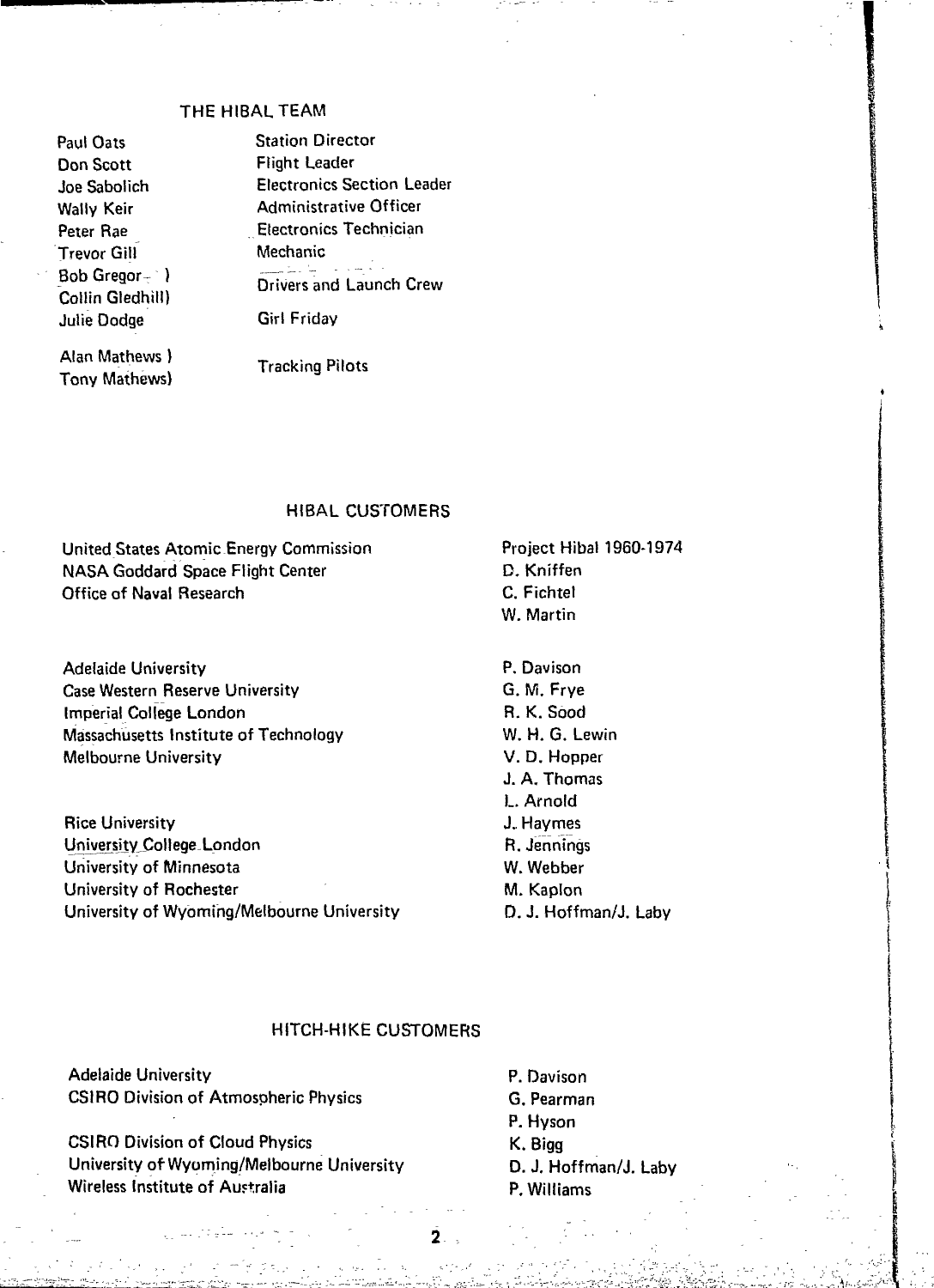## BALLOON LAUNCHING STATION, MILDURA

#### INTRODUCTION

The Mildura Balloon Launching Station was established in 1960 by the Department of Supply 'now the Department of Manufacturing Industry) on behalf of the United States Atomic Energy Commission (USAEC) to determine the content of radioactive material in the upper atmosphere over Australia. This activity was part of a worldwide program, necessary in the interests of health and safety, and to collate data on the long-term effect of nuclear explosions. The results are freely available and were distributed through the United Nations. This is believed to have been the only service of its kind. In Australia the project was named HIBAL.

The first Australian flight for the USAEC took place on 17 December 1960, a modest ascent to only 13.4 km and a float period at that altitude of only 20 minutes. Subsequently flights were made at the rate of about 35 a year to altitudes as high as 41 km with float periods of up to 4 hours.

From 1956 the Department of Supply and the USAEC jointly began to encourage universities and scientific organisations, such as the Australian Commonwealth Scientific and Industrial Research Organisation, to use the facilities available at Mildura. Many Australian scientific experiments were carried "hitch-hike" on USAEC flights, or special flights were provided for scientific purposes. The policy of seeking greater use of the Mildura facilities continued, and special flights for Australian and American universities and other scientific organisations were made at the rate of about 15 a year until 1973. "Hitch-hike" packages numbered about 50 each year. In 1973 USAEC gave notice of discontinuing its program after May 1974.

In April 1074 it was decided that the station would be kept operational for scientists, at least until June 1975, before which date the future need for the station would be assessed. Under the new arrangement the Department of Science is responsible for policy and programming, and the Department of Manufacturing Industry is continuing to manage and operate the station. A "business as usual" sign was greeted with enthusiasm by Australian and overseas scientists, and the flight order book received immediate entries for 26 flights in the first year and 9 tentative bookings for the following year. To stress the continuity of tne Australian balloon launching activity it was decided to retain the name HIBAL to describe the activity.

Balloon technology is improving steadily in the attainment of higher altitudes, greater reliability and longer duration flights. A few years ago the most commonly used large balloon was of less than 300 000 cu m capacity which would carry a pay load of about 300 kg to a height of up to 40 km. Today there are balloons of up to 1 300 000 cu m capacity which can carry heavier payloads to a height of 46 km.

# STATION LOCATION AND LAYOUT

The Station is situated on Mildura Airport. This location was selected for its climate, geographical position, and for the availability of civil airport and meteorological services. The terrain surrounding the airport is flat with only a few low trees.

The ground-based electronic equipment has command, radar and telemetry systems and provides voice communication with both the recovery aircraft and vehicles. The equipment is housed in the HIBAL building at Mildura (see page 8) which also has a workshop and facilities for

3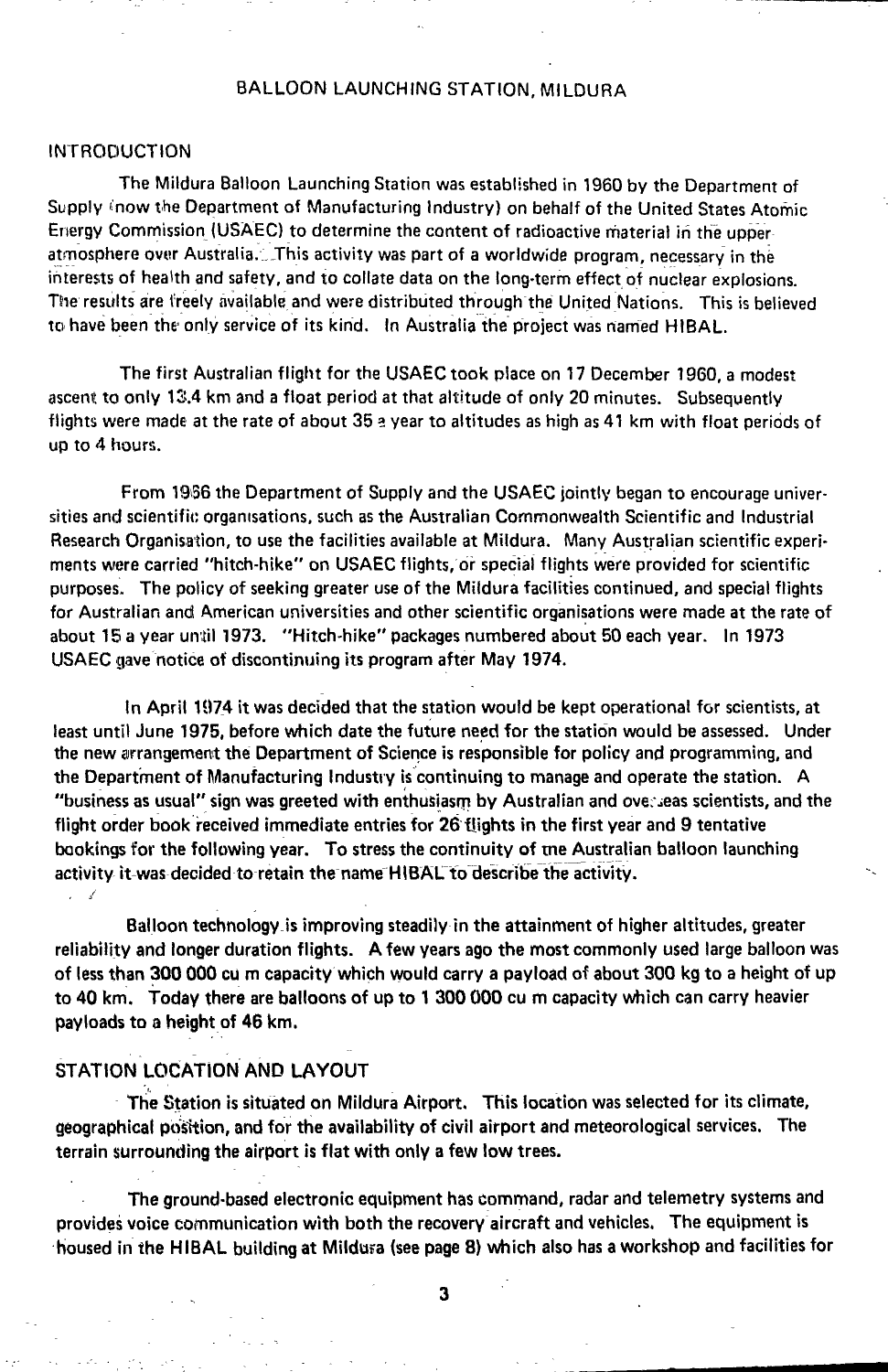the assembly of scientific payloads.

## STAFFING THE STATION

The Station is manned by technical and administrative staff of the Department of Manufacturing Industry and is supported by contract pilots for tracking and recovery, the Bureau of Meteorology and the Departmental Stores and Transport Branch. Operational responsibility is vested in the Station Director who is a Departmental engineer.

## COOPERATING AGENCIES

The decision to launch a balloon depends on a close appraisal of wind speeds at ground level and high altitudes and weather predictions for the likely recovery areas. Officers of the Bureau of Meteorology provide information and advice, and the Station Director determines whether conditions are suitable and estimates the balloon's probable flight path.

Close co-operation between the Department of Manufacturing Industry and the Air Transport Group of the Department of Transport (formerly Department of Civil Aviation) has evolved balloon flight procedures which are not unduly restrictive but ensure that no undue hazards are presented to aviation.

Should unexpected winds cause a balloon to drift close to civil airlanes or populated regions, the balloon is cut down prematurely by radio command. No balloon is launched if wind measurements indicate that it will become a hazard.

## BALLOON LAUNCHING EQUIPMENT

Some appreciation of the difficulties of handling a balloon can be obtained from the fact that it is made of a plastic film as little as 20 micro-metres thick, which is quite susceptible to tearing. When fully inflated and at altitudes, a balloon of 300 000 cu m capacity is about 80 m in



HIBAL LAUNCH TRUCK

4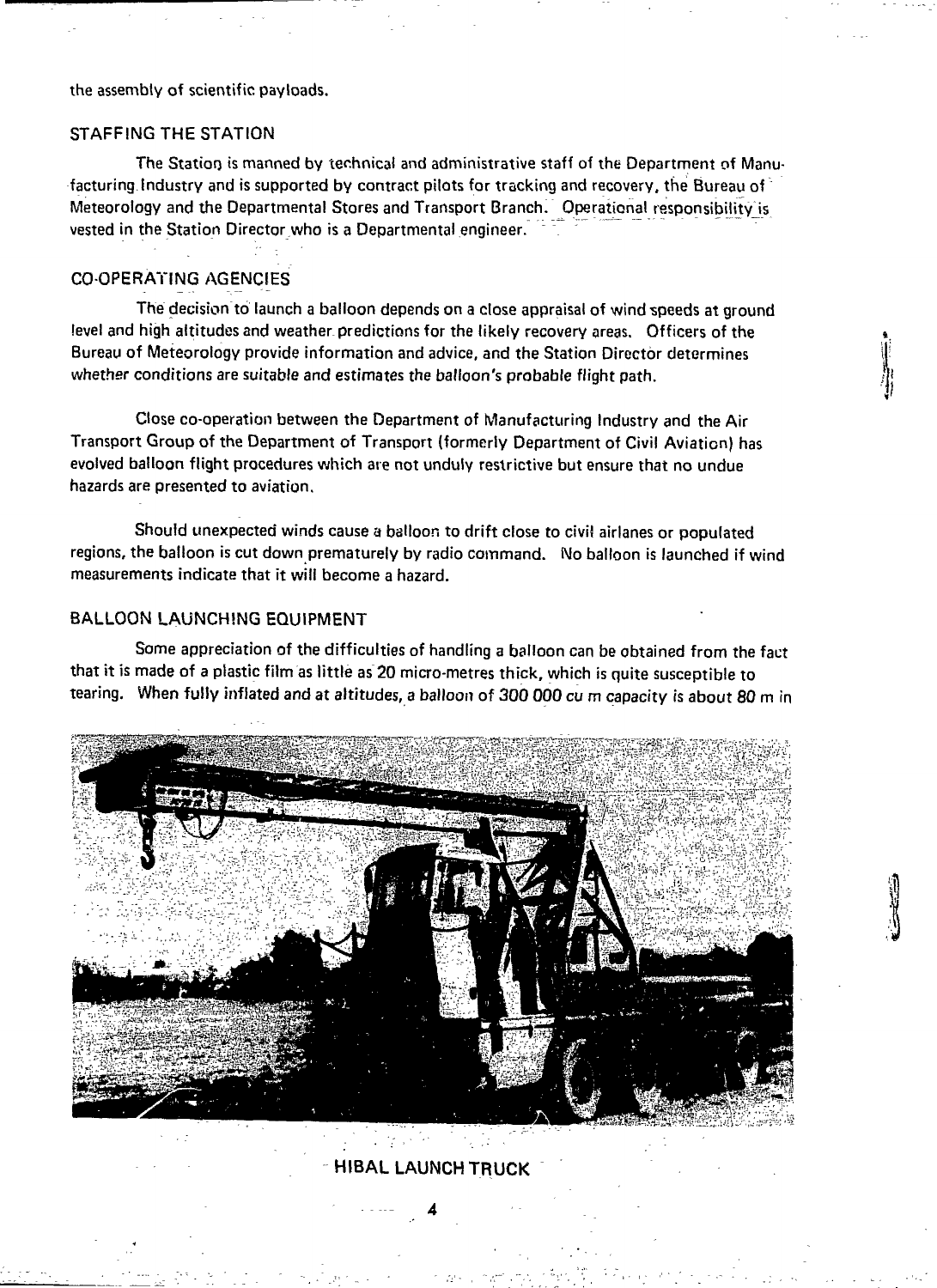diameter and some 100 m high. If spread on the ground, the balloon material would cover more than 20 000 sq m.

The balloon-launching equipment consists of heavy trucks each fitted with a gantry to support the payload, launch trailers to restrain the balloon until the moment of release, semitrailers to carry helium cylinders and four-wheel.drive vehicles fitted with trailers and equipment for recovery.

### LAUNCH

Inflation is a carefully controlled but hurried operation using helium, an inert gas twice as heavy as hydrogen but still very much lighter than air. Released slowly from high-pressure cylinders through special control valves, the helium fills the end of the balloon, which floats, restrained by a horizontal roller on the launch trailer. The filled end of the balloon is referred to as "the bubble".

The balloon's ascent begins when the horizontal roller is released at one end and allowed to hinge upward. The bubble rises very rapidly since it is virtually unloaded and inflated sufficiently to lift the remainder of the balloon and the payload, which are arranged as shown on page 7. As the uninflated part of the balloon is picked up, the rate of ascent of the bubble is moaerated. When the balloon is extended vertically above the payload the latter is released and the entire flight train becomes airborne. Some rapid manoeuvring of the launch truck after



# 'BUBBLE" INFLATED FOR LAUNCH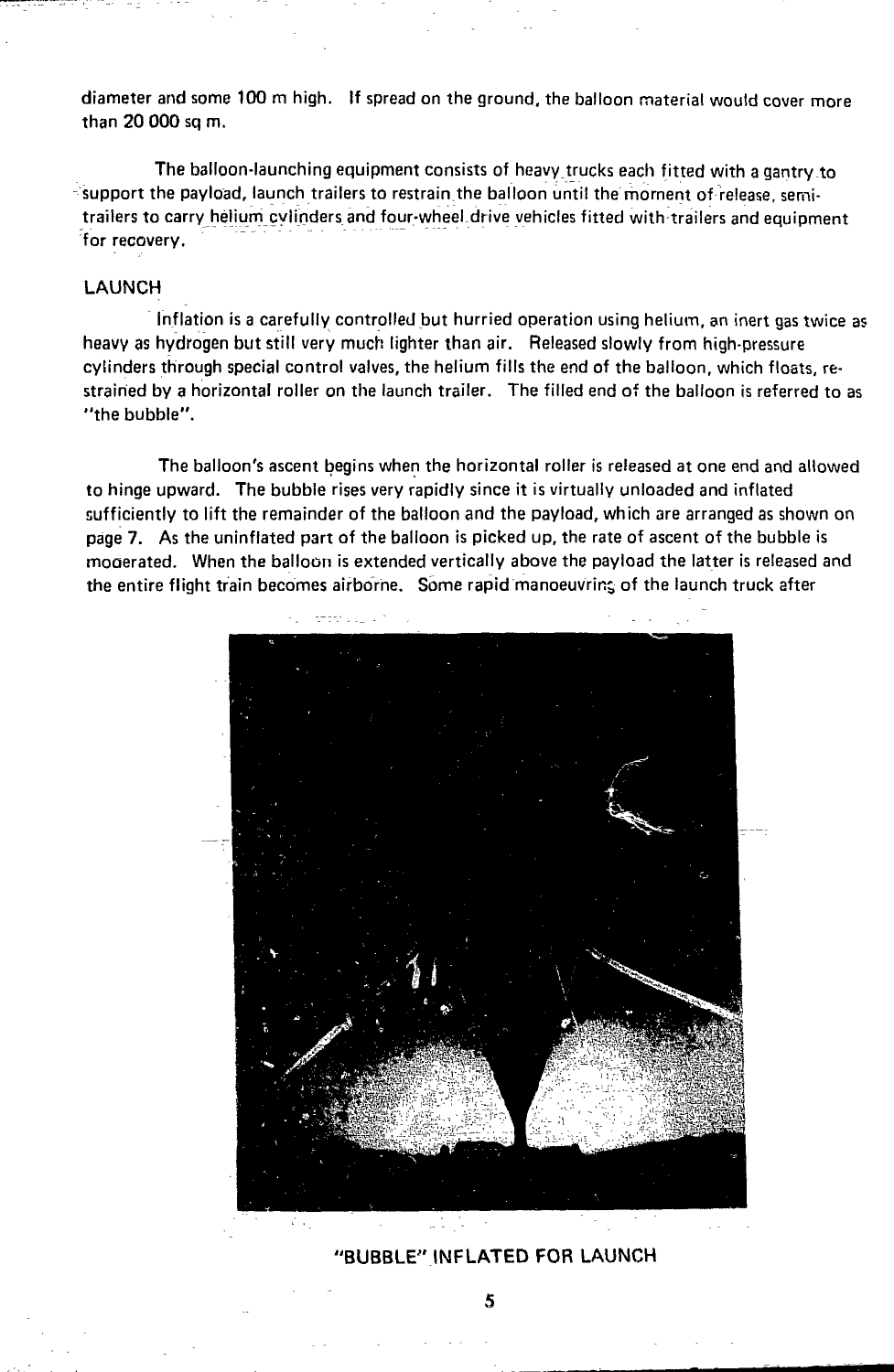release of the bubble may be required to achieve a satisfactory launch. Ground level winds should ideally be slight and steady to avoid buffeting the bubble during inflation and to carry the payload away from the launch truck at paytoad release. The ever-present threat of wind changes is the reason for a hurried inflation and also calls for well-developed team work to minimise the time span from the start of inflation to launch.

a na matao ao amin'ny faritr'i Nord-A Detailed checking of instrumentation and other equipment is carried out before deploying on the launch field. Launching is usually carried out at dawn when winds are often light and to ensure maximum daylight hours for tracking and recovery of the payload and parachute. As well as the scientific experimental payioad, all balloons carry control mechanisms, communication equipment, and a parachute to bring the instrument load safely back to ground.

To end a flight, the parachute and its attached payload are cut free of the balloon by an explosive device fired by radio command. To avoid leaving the balloon floating derelict, a ripcord — attached to the parachute — tears a specially constructed panel from the balloon which is destroyed and falls quickly.

#### TRACKING AND RECOVERY

A specially equipped light aircraft, and pilots experienced in balloon operations, are on full-time charter to the station, to track balloons and to co-operate with the recovery teams. Radar tracking of the balloons is also provided by the Bureau of Meteorology, using weather radars, and by the HIBAL launch crew, using equipment based on the RAVEN "TRAC" system specially designed for balloon tracking.

At cut-down, the pilot — who is in voice communication with the ground station and recovery team — directs the recovery vehicles along the shortest practicable route to the point of impact of the payload and parachute.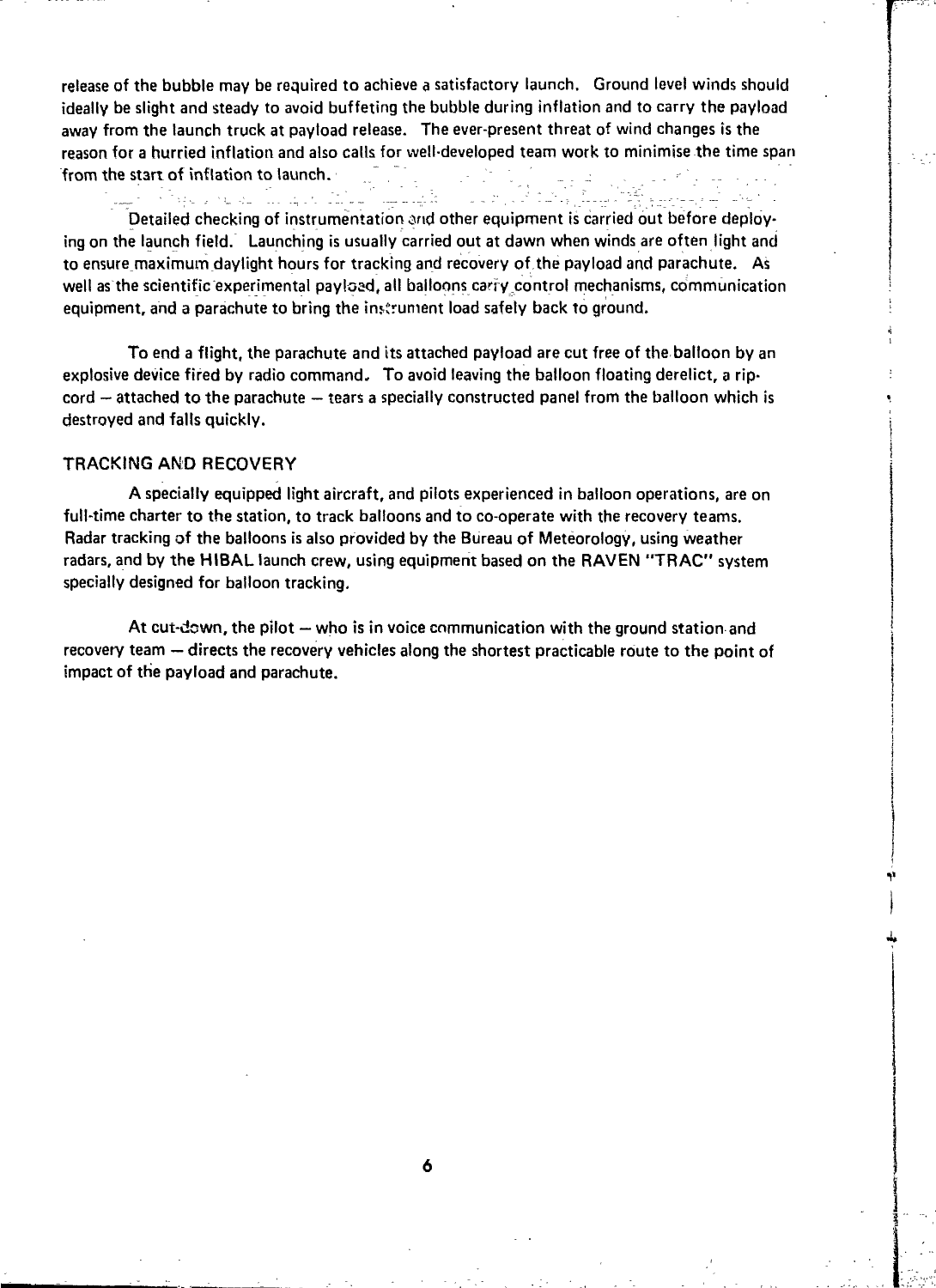